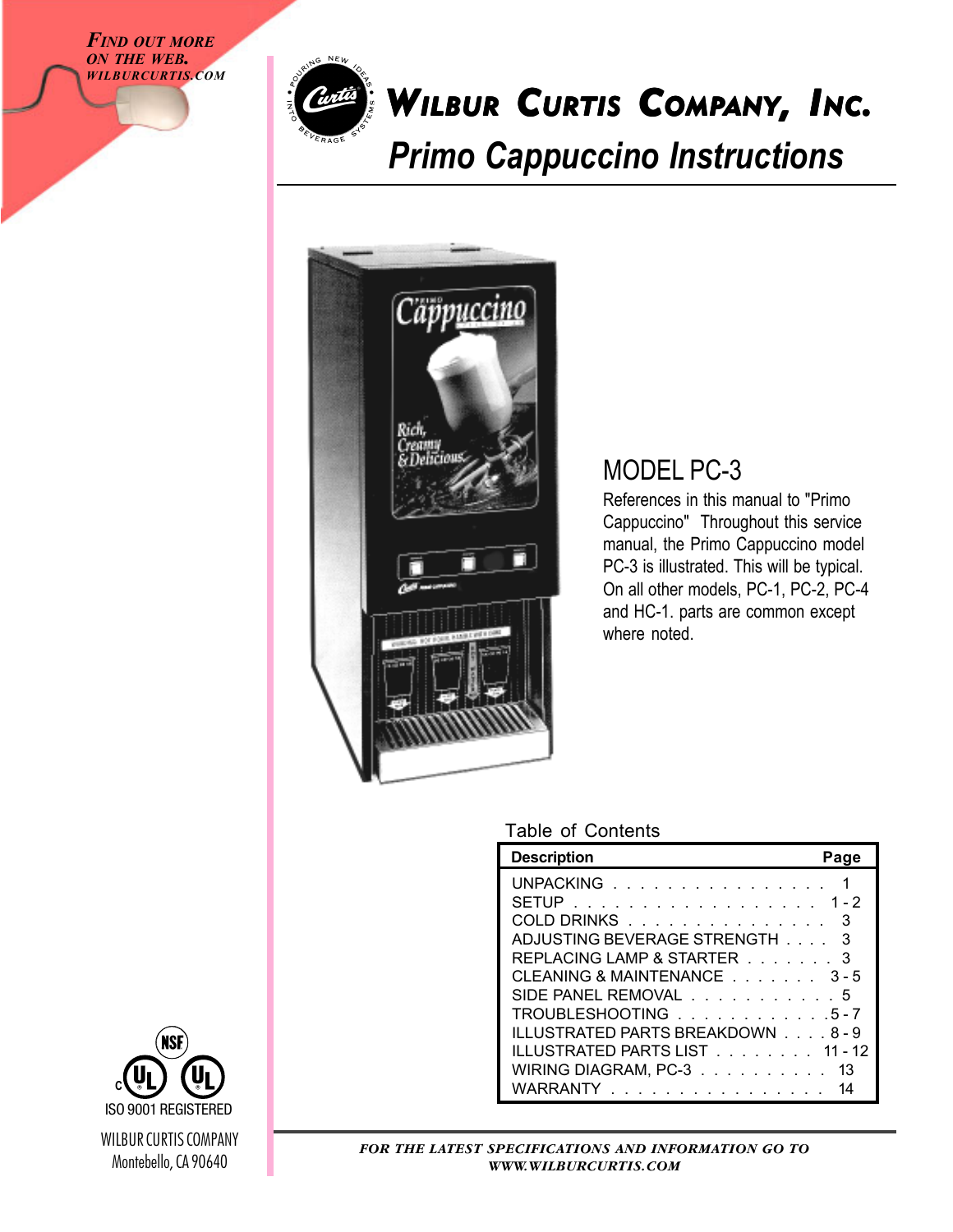# Unpacking

All products manufactured by the Wilbur Curtis Company are thoroughly inspected at the factory and are warranted to be free of all defects or faulty workmanship. The Primo Cappuccino unit is packaged for maximum protection while being shipped. Make sure the shipping carton is not damaged or punctured. Unpack the carton carefully, inspecting the contents for any damage that may have occurred in transit. Report any damage immediately to the freight company.

## Setup

THIS EQUIPMENT IS TO BE INSTALLED TO COMPLY WITH THE APPLICABLE FEDERAL, STATE, OR LOCAL PLUMBING AND ELECTRICAL CODES HAVING JURISDICTION.

The Primo Cappuccino unit should be located on a solid counter top. The counter top should be level. Connect the water line from the water filter to the unit using  $\frac{1}{4}$ " copper tubing with a flare fitting at the end. Some type of water strainer must be used to maintain a trouble-free operation. In areas with extremely hard water, we suggest that an Everpure QC7-MH water filter be installed.

NSF, The National Sanitation Foundation, requires the following water hookup:

- 1. A quick disconnect water connection or enough extra coiled tubing (at least 2x the depth of the unit) so that the machine can be moved for cleaning underneath.
- 2. An approved flow back prevention device, such as a double check valve to be installed between the machine and the water supply.



Figure 1. Location of Components on the Primo Cappuccino. PC-3 Shown, Others Similar.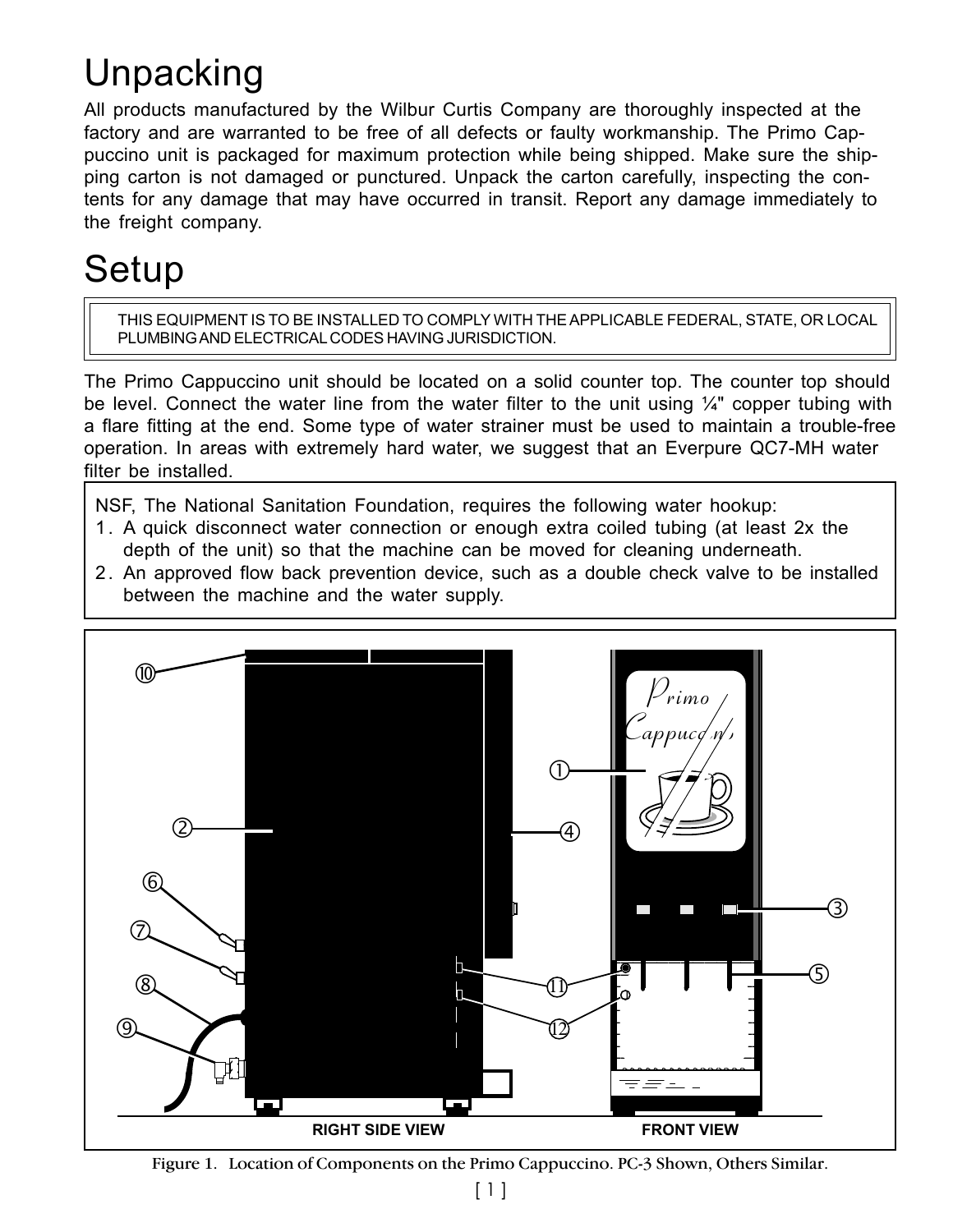Refer to figure 1. for index numbers () in this section. Primo Cappuccino machines are shipped with the power cord connected inside the machine. The power cord (8) ends with a standard 3 pronged 120V plug. Check the serial plate on the side of the machine to make sure of the electrical requirements for your unit.

## Setup Steps

CAUTION DO NOT connect this brewer to hot water. Inlet valve not rated for hot water.

- 1. Connect a  $\frac{1}{4}$ " copper water line from your facility to the  $\frac{1}{4}$ " flare water inlet fitting (9) of the valve, behind the machine. Water pressure going to the machine must be stable. Use a water regulator to maintain constant pressure. Brewer works perfectly with water pressures from 20 to 80 psi.
- 2. Make sure the thermostat is in the OFF position (turn stem all the way counterclockwise).
- 3. To Locate the thermostat:
	- A. On later PC-3 and PC-4 units the thermostat is located behind the canisters. Open the front door (4) and pull out the canisters.The thermostat is on the right side at the back of the canister shelf. The knob will be sticking out from behind the cover.
	- B. See Fig. 2a. for the various thermostat locations used on the PC-3.
	- C. On PC-1, PC-2 and HC-1, thermostat is located behind the removable left side panel, Figure 2b. Remove the screws under the front section of the top cover (10), slide forward and remove the top cover. Loosen the screw connecting the spout shield and side panel (2). Hold panel by the edges and lift up to free screw heads on the panel from the key holes on the frame. For a more detailed description see **Side Panel Removal**, page 5.
- 4. Turn *off* the heating elements, switch (6), toggle down.
- 5. Plug the power cord into an electrical outlet rated at 20A.
- 6. Switch on the toggle switch (7), up, sending power to the components in the machine. The lights (display window [1] & row of switches [3]) on the front cover will activate and the heating tank will start to fill. At this time the READY TO BREW light will come on.
- 7. When the heating tank has filled, turn on the thermostat by twisting the stem clockwise as far as it will go. Switch on the toggle switch (6) to turn on the heating elements. The READY TO BREW light will go off.
- 9. The heating tank requires about 30 minutes to get up to operating temperature, 195ºF. The READY TO BREW light will come on when the water reaches this temperature.
- 10.Reinstall the left side panel (2) and top cover (10) and fill the canisters with powdered cappuccino mix.



Figure 2a. Thermostat Location, PC-3.



Figure 2b. HC-1 & PC-1, Side View.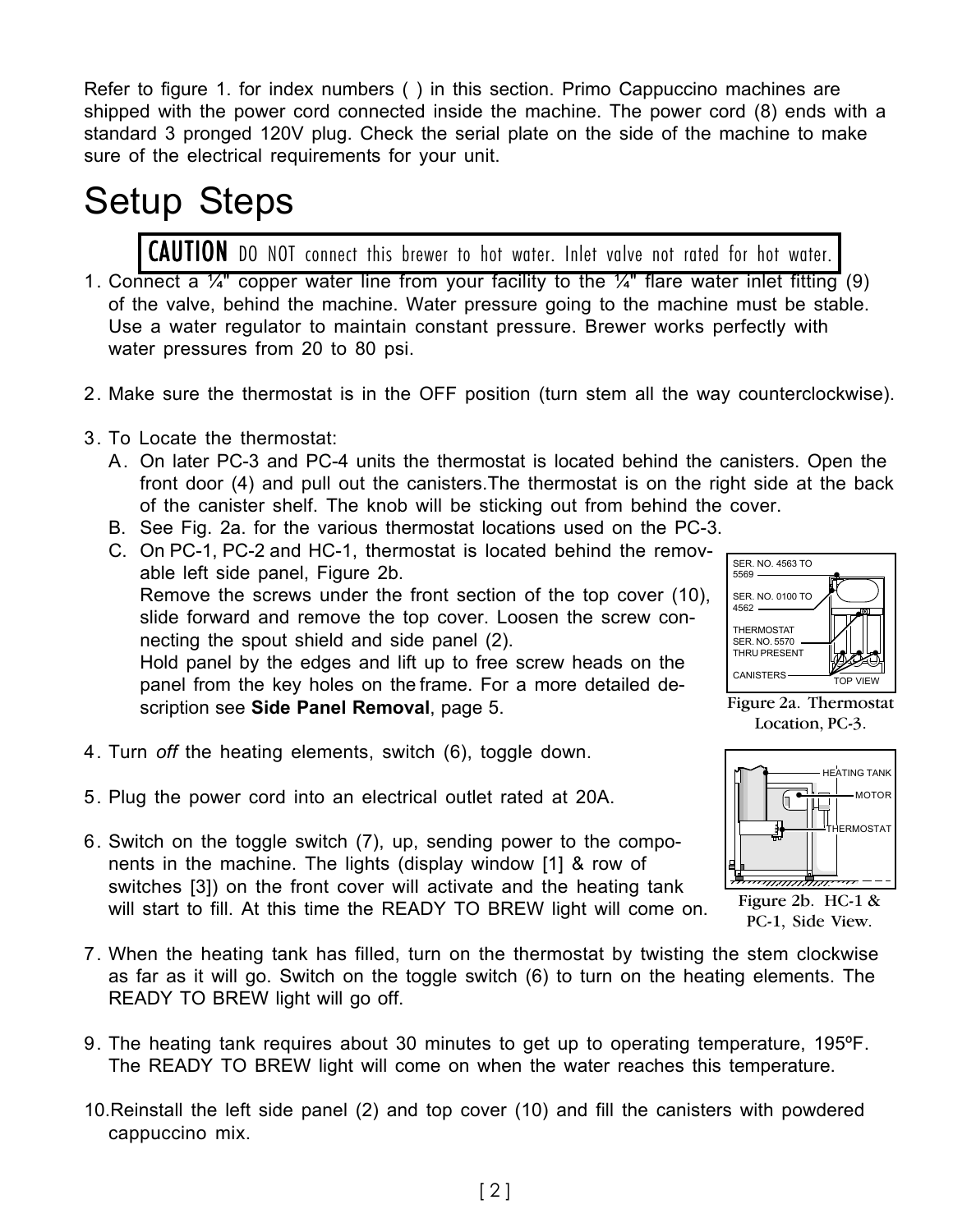## Cold Drinks

Primo Cappuccino units that brew hot drinks can be setup for cold iced coffee operation. Using the optional cold water system, cold water bypasses the hot water tank when the first switch (left) is pressed. A seperate water inlet tube and valve draws cold water from the main water line directly into the mixing cup.

To activate this system, open the front door. Pull out the product canisters and locate the cold water switch (#47, illustration, fig. 13.) mounted on the canister shelf. Flip this switch to COLD. Assemble canisters on the shelf and close the door.

### **NOTE: Use coffee product made for cold use only.**

To setup all the flavor switches to dispense cold drinks only (no hot), the heating element must be turned off. Look behind the machine; locate the two toggle switches. The top switch is labeled HEATING ELEMENTS. Switch this one OFF. Allow hot water in tank to cool down before using.

## Adjusting the Beverage Strength

Adjusting the water flow rate allows you to determine the strength of beverage you desire. **Decreasing** the flow rate will result in a stronger beverage; **increasing** to weaken.

The dump valves are adjustable so that you can control the rate of the water flow.

To Change the adjustment on the dump valves, use a slotted screwdriver. Turn the adjustment screw clockwise to **decrease** the flow rate; counterclockwise to **increase**.

The dump valves are set at the factory for a flow rate of .8 ounce per second; **a higher rate will overflow the mixing cup**.

**NOTE** The flow rate of the powder mix going to the mixing cup is fixed by the speed of the motor and auger design. If you wish to change the powder flow rate, various auger designs are available by special order.

## Replacing Lamp and Starter

Disconnect the power by unplugging the machine. To change a fluorescent lamp, remove the panel inside the door and the light box. The fluorescent lamp is held in its mounting with two contacts on top and two at the bottom. Take hold of the lamp and turn it slightly to free it from the socket. Replace the lamp by aligning and inserting the lamp contacts as shown in figure 4.. As you push the lamp into place, twist the lamp so that the other contact seats in the socket.

To change a starter, remove by twisting slightly in the socket counterclockwise. The starter will separate from the starter base. Replace the starter by pushing it into the base and twisting clockwise slightly.

## Cleaning & Maintenance

Regular cleaning and preventive maintenance is essential in keeping the Primo Cappuccino coffee dispenser looking and working like new.

Figure 3. Adjustment Screw on Dump Valve

Figure 4. Replacing Lamp



123456789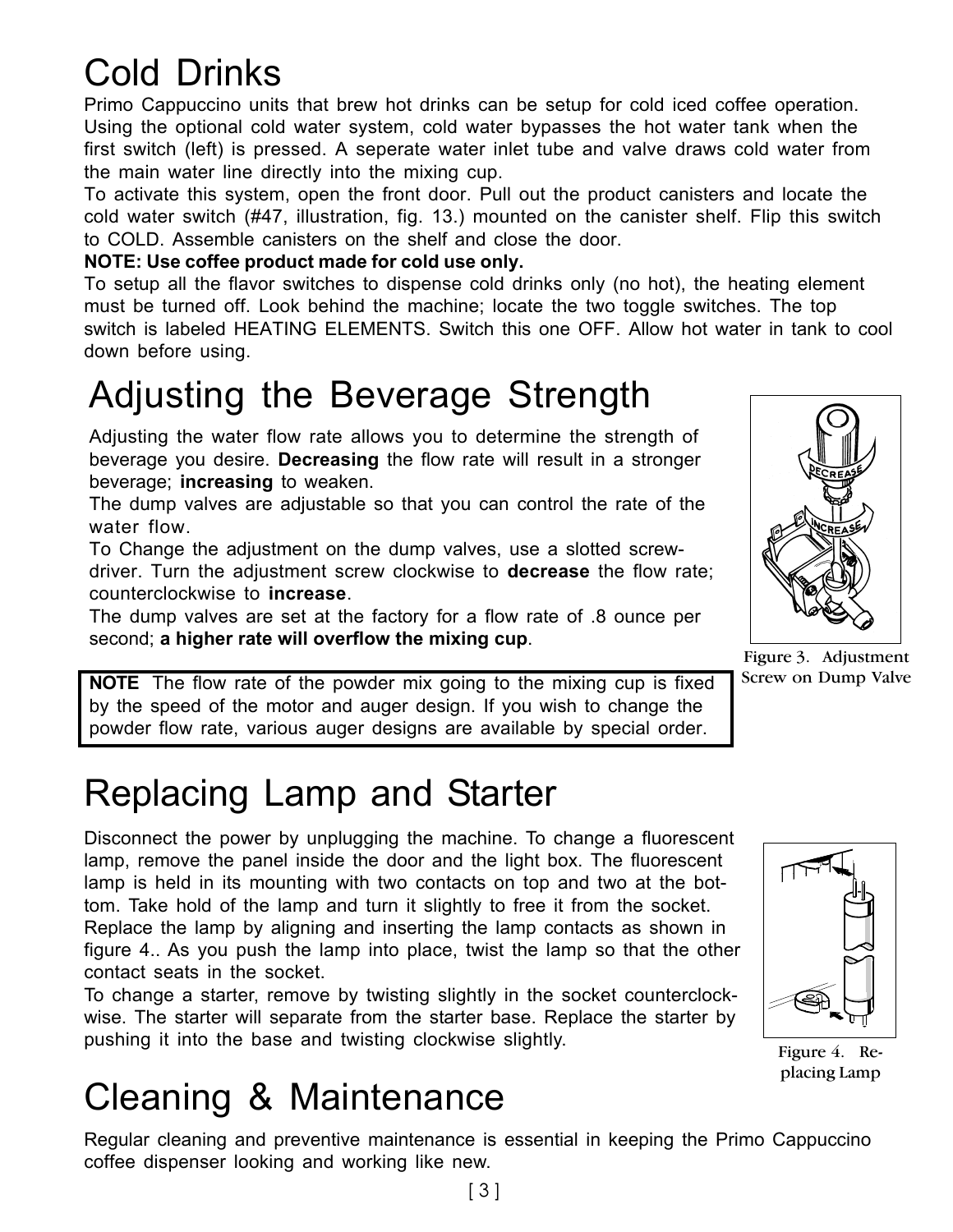**CAUTION** - When cleaning the unit, do not use cleansers, bleach liquids, powders or any other substance that contains chlorine. These products promote corrosion and will pit the stainless steel. USE OF THESE PRODUCTS WILL VOID THE WARRANTY.

### **DAILY CLEANING**

- 1. Wipe off any spills, dust or debris from the exterior surfaces.
- 2. Wipe surfaces with a damp cloth.
- 3. Slide out the drip drawer and louvered cover. Wash out its contents. Dry these parts and return them to the machine.
- 4. Clean around the dispensing area, wiping with a nontoxic cleaner. Dry thoroughly.
- 5. Flush the Whipper Chamber:
	- A. Turn power on.
	- B. Place a container under the dispensing spout to catch waste water.
	- C. Open the front door of the machine and locate the rinse switch (item 11, figure 1.).
	- D. Rinse each flavor by pushing and holding the rinse switch while at the same time pushing the orange colored dispensing switch on the front panel. Continue until the water runs clear.
	- E. Clean up any water that may have spilled.

### **FILL CANISTERS DAILY**

- 1. Open the front door to access canisters. Lift the top cover.
- 2. Top off each of the canisters with the powdered coffee mixes. The canisters can be removed from the unit for easier filling. Each canister holds approximately 4 pounds.
- 3. Reposition the canisters on the machine, aligning the auger drive with the motor shaft. The pin on the canisters must align with the guide hole on the support shelf.

### **WEEKLY CLEANING**

- **CLEANING THE CANISTERS** 
	- 1. Remove the canisters from the machine.
	- 2. To disassemble the cannister, pull off the elbow funnel from the front of the canis ter. Remove the lid from the top.
	- 3. Wash out the canister. Wash old leftover coffee powder or dried mix from all disassembled parts. Dry completely before reusing.
- **REMOVING AND CLEANING THE WHIPPER CHAMBERS\*** 
	- 1. Start by taking off the upper mixing cup. Pull it forward, twist to the left and lift up to separate from the lower mixing cup.
	- 2. Take off the lower mixing cup by pulling it up and for ward to free it from the hot water inlet fitting.
	- 3. Pull the dispensing nozzle from the whipper chamber.
	- 4. Take hold of the whipper chamber and turn clockwise to free it from the mounting plate. Remove it from the unit.
	- 5. Pull the whipper propeller from the motor shaft. When re assembling, make sure the propeller is properly aligned and seated on the motor shaft (fig 5.). **Failure to push**

\*For easy access remove all canisters.



Figure 5. Prop Alignment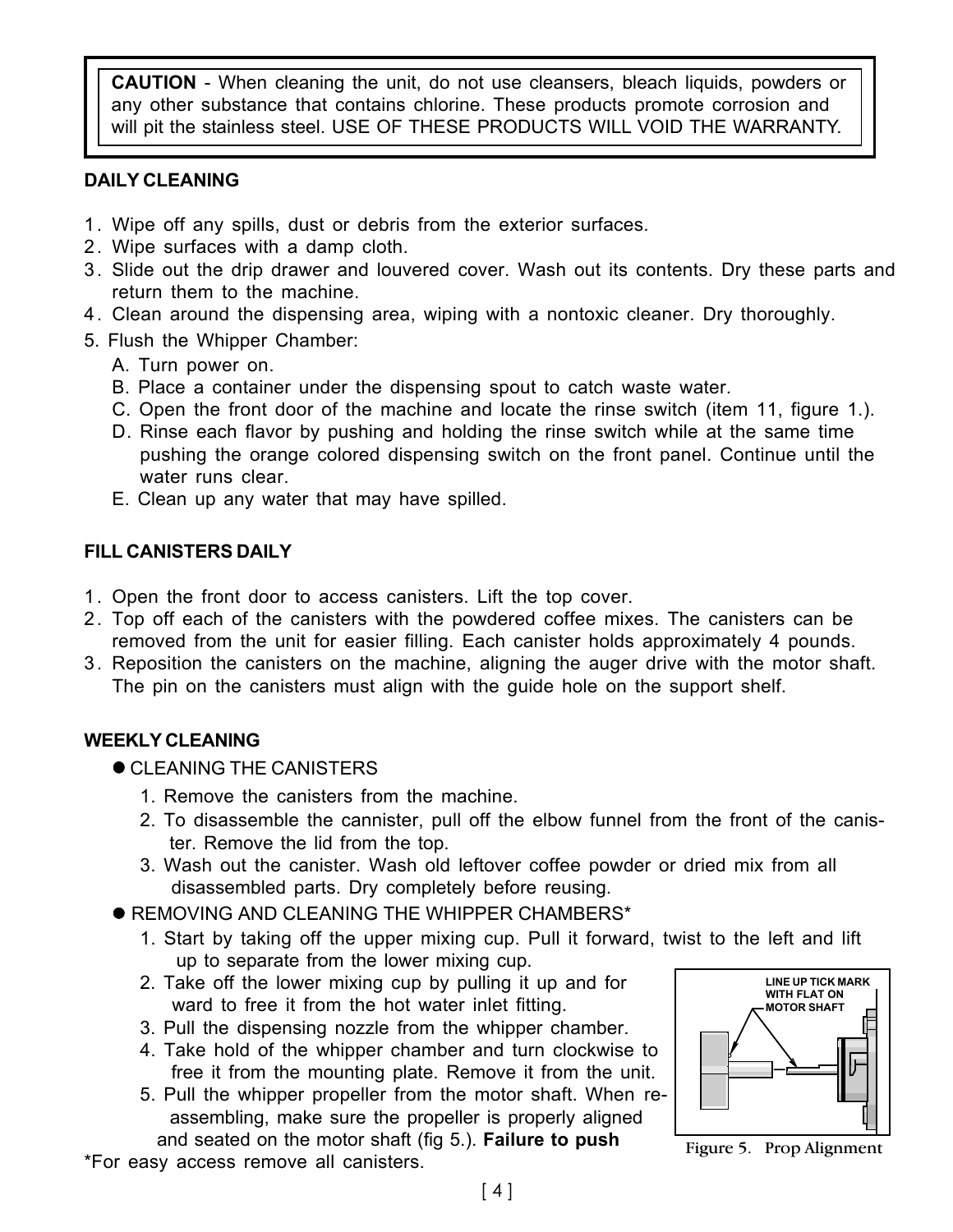## Cleaning & Maintenance (Continued)

### **propeller in all the way will cause the propeller to fuse with the whipper chamber.**

- 6. Twist the mounting plate clockwise and pull it off the motor shaft (#9, Fig. 9.).
- 7. Pull off the O' ring from the mounting plate (#10, Fig. 9.).
- 8. Clean all the parts with a mild dishwashing liquid. Thoroughly clean inside the dispensing nozzle. Rinse off the parts before re-assembling.
- 9. Assemble components.

### **EVERY SIX MONTHS**

The inside of the heating tank should be de-limed periodically, more often in areas with extremely hard water. The de-liming procedure must be performed by a qualified service technician.

## Side Panel Removal

The left side panel of Primo Cappuccino machines can be removed easily by taking the following steps:

**CAUTION** Disconnect electrical power while performing these steps.

1. Open the front door. Remove the top cover by taking out the screws holding it to the top of the side panels. Slide the top cover forward to remove.

On some models a screw centered in the front of the top cover must also be loosened

- 2. Remove the screw holding the spout shield to inside the left or right side panel (PC-3 only), lower arrow.
- 3. Take hold of the top edge of the panel, lift up and off.

**NOTE** If removing the right side panel, care must be taken to support the front door. The wires that run to the controls in the door will still be connected to the components in the frame.



Figure 6. Detail of Fastener on Panel.



Figure 7. Screw Location.

## Troubleshooting

ALL IN WARRANTY SERVICE SHOULD BE PERFORMED BY AN AUTHORIZED SERVICE TECHNICIAN

The Primo Cappuccino units are simple machines to service. This Troubleshooting guide will cover most questions you may have about problems you can encounter with the machine. If you find that you cannot remedy a problem on your machine, you may call our factory service department at (213) 269-8121, extension 3001.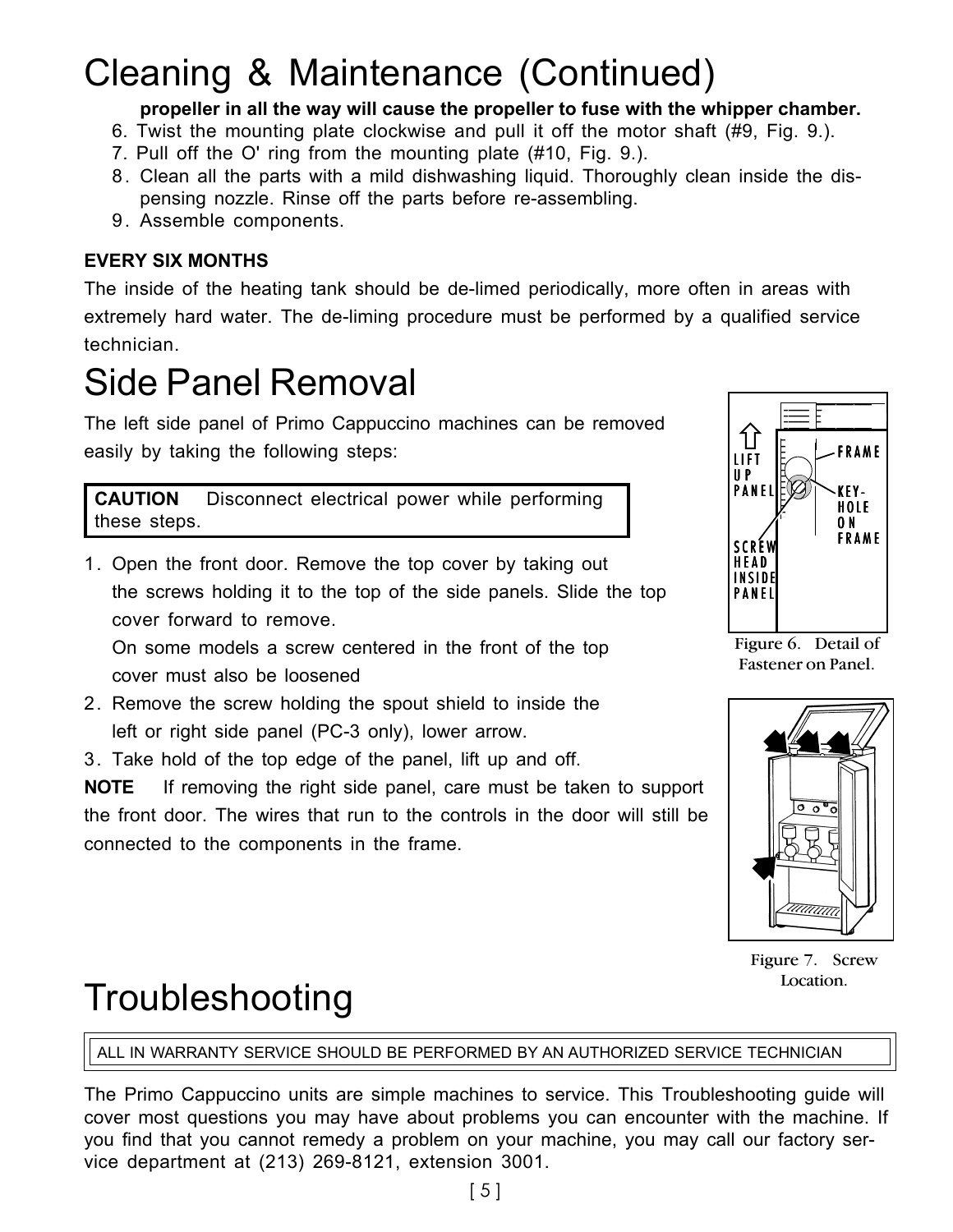### Troubleshooting (Continued)

**WARNING** As with all electrical equipment, caution must be taken to avoid electrical shock. Be sure power cord is disconnected before removing components. The following steps will also involve working with hot water. Scalding may occur if care is not taken to avoid spilling hot water.

### **1. PROBLEM:** Water does not flow into heating tank

| <b>POSSIBLE CAUSE</b>                                             | <b>SOLUTION</b>                                                                                                                                                                                                                                                                                                                                                                                                                                                                                                                                                                                                            |
|-------------------------------------------------------------------|----------------------------------------------------------------------------------------------------------------------------------------------------------------------------------------------------------------------------------------------------------------------------------------------------------------------------------------------------------------------------------------------------------------------------------------------------------------------------------------------------------------------------------------------------------------------------------------------------------------------------|
| Water line turned off or<br>filter clogged up.                    | Disconnect the water line from the inlet valve and check the<br>water pressure. Reopen the water line. Replace the filter<br>cartridge and remove any obstruction.                                                                                                                                                                                                                                                                                                                                                                                                                                                         |
| Grounded probe, WC-5502.                                          | Whenever the water level in the tank drops below the probe<br>tip, the water inlet valve should open to fill the tank. If the<br>water level is too low, check to see if the probe is grounded.<br>Pull the wire terminal off the terminal on the probe. If water<br>begins to flow into the tank, this indicates that the probe<br>has shorted. Clean up the probe thoroughly and reinstall it. If<br>condition persists, replace it with a new probe. Wrap probe<br>wire with Teflon tape if there is an indication of excessive<br>condensation. Leave 1/8" of the probe exposed.                                       |
| Defective or burned out<br>liquid level control board,<br>WC-608. | If the probe is not grounded, check the operation of the<br>liquid level control board (L.L.C.).<br>Measure the voltage at the input terminals T2 and T3 of<br>the L.L.C Your voltmeter should read approximately 115<br>volts. It should also read 115 volts at the output terminals<br>T1 & T3 (this output supplies power to the valve coil).<br>Lacking voltage at terminals T1 & T3 will indicate that the<br>L.L.C. is malfunctioning. All wire connections to the board<br>should be tight. Make sure there is contact between the<br>grounding plate on the back side of the L.L.C. and its mount-<br>ing bracket. |
| Faulty water inlet valve coil<br>Valve Part No. WC-826.           | To check the water inlet valve, the water level must be<br>below the probe, the machine on and plugged in. With a<br>voltmeter, check for voltage to the valve coil. If there is<br>power to the coil and no water is flowing, the coil or valve<br>must be replaced.                                                                                                                                                                                                                                                                                                                                                      |

**CAUTION** Do not turn water supply off while the power is on. Damage to the coil on the water inlet valve will result.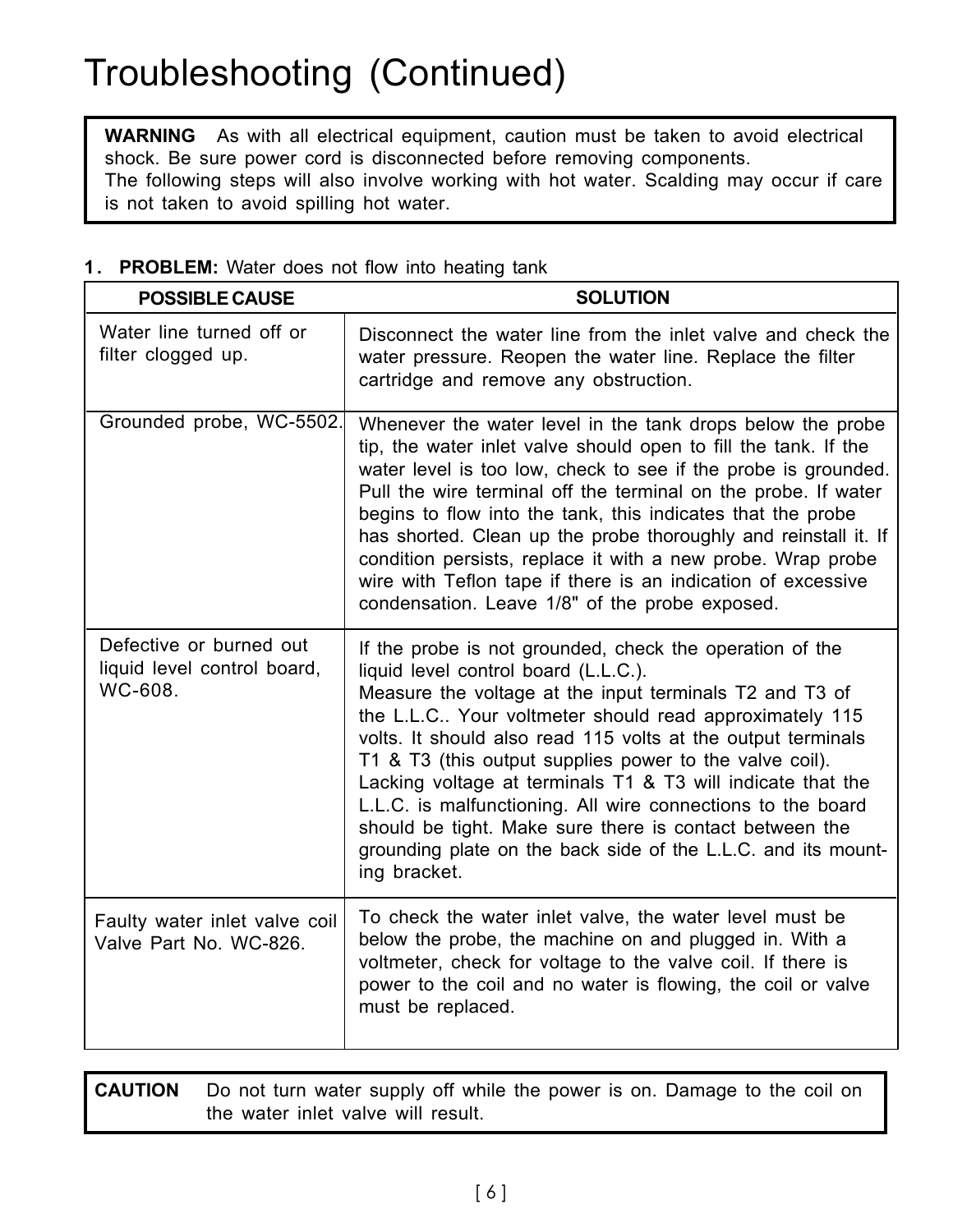## Troubleshooting (Continued)

**2. PROBLEM:** Water level in the heating tank too high. Tank is overflowing.

| <b>POSSIBLE CAUSE</b>                                                     | <b>SOLUTION</b>                                                                                                                                                                                                                                                                                                                                                                                                                                                                                                                       |
|---------------------------------------------------------------------------|---------------------------------------------------------------------------------------------------------------------------------------------------------------------------------------------------------------------------------------------------------------------------------------------------------------------------------------------------------------------------------------------------------------------------------------------------------------------------------------------------------------------------------------|
| Torn diaphragm or lime build<br>up in the water inlet valve               | Remove the top cover of the heating tank and check the<br>water level. Switch off the power using the toggle switch<br>behind the machine. If water continues to flow into the<br>tank, the valve is leaking.<br>Clean, rebuild or replace the valve.                                                                                                                                                                                                                                                                                 |
| Lime build up on the water<br>level probe<br>A break in the probe circuit | Pull off the wire with terminal from the water level probe.<br>Touch the terminal end of the wire to the steel body of the<br>heating tank. If the water flow stops, this is an indication<br>that the probe is probably limed up or has lost its continuity<br>to the solid state L.L.C. board. Clean probe or look for a<br>break in the circuit and repair it.<br>When the probe is submerged in water, there should not be<br>voltage present at the terminals of the inlet valve. Check for<br>broken or loose wire connections. |

**3. PROBLEM:** Low temperature or cold water in the heating tank.

| <b>POSSIBLE CAUSE</b>      | <b>SOLUTION</b>                                                                                                                                                                                                                                                                                                                                     |
|----------------------------|-----------------------------------------------------------------------------------------------------------------------------------------------------------------------------------------------------------------------------------------------------------------------------------------------------------------------------------------------------|
| Thermostat is turned off   | Check to see that the thermostat is turned on. Twist the<br>stem clockwise as far as it will go.                                                                                                                                                                                                                                                    |
| <b>Faulty Thermostat</b>   | With the thermostat turned fully clockwise, turn the power<br>on, observe and measure the water temperature at the<br>instant the thermostat switches off (brew light on). If the<br>temperature is too low, replace the thermostat.                                                                                                                |
| Burned out heating element | Read the current with a clamp ammeter on one of the two<br>14 gauge wires connected to the element. Turn on the<br>machine. The meter should read approximately 16 am-<br>peres. If you cannot get a reading, use a voltmeter to<br>check for voltage across the heating element terminals. If<br>there is $~115$ volts, the element is burned out. |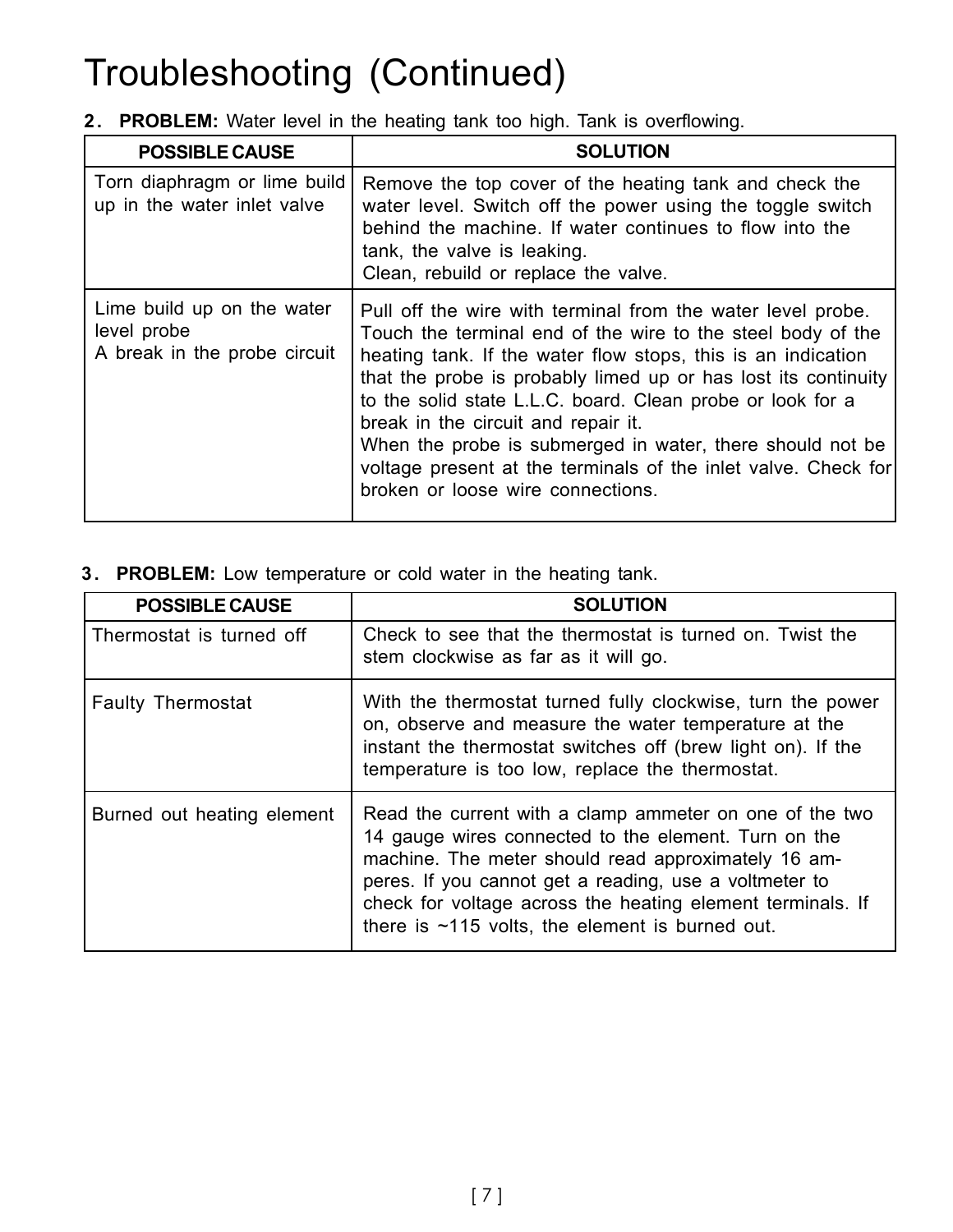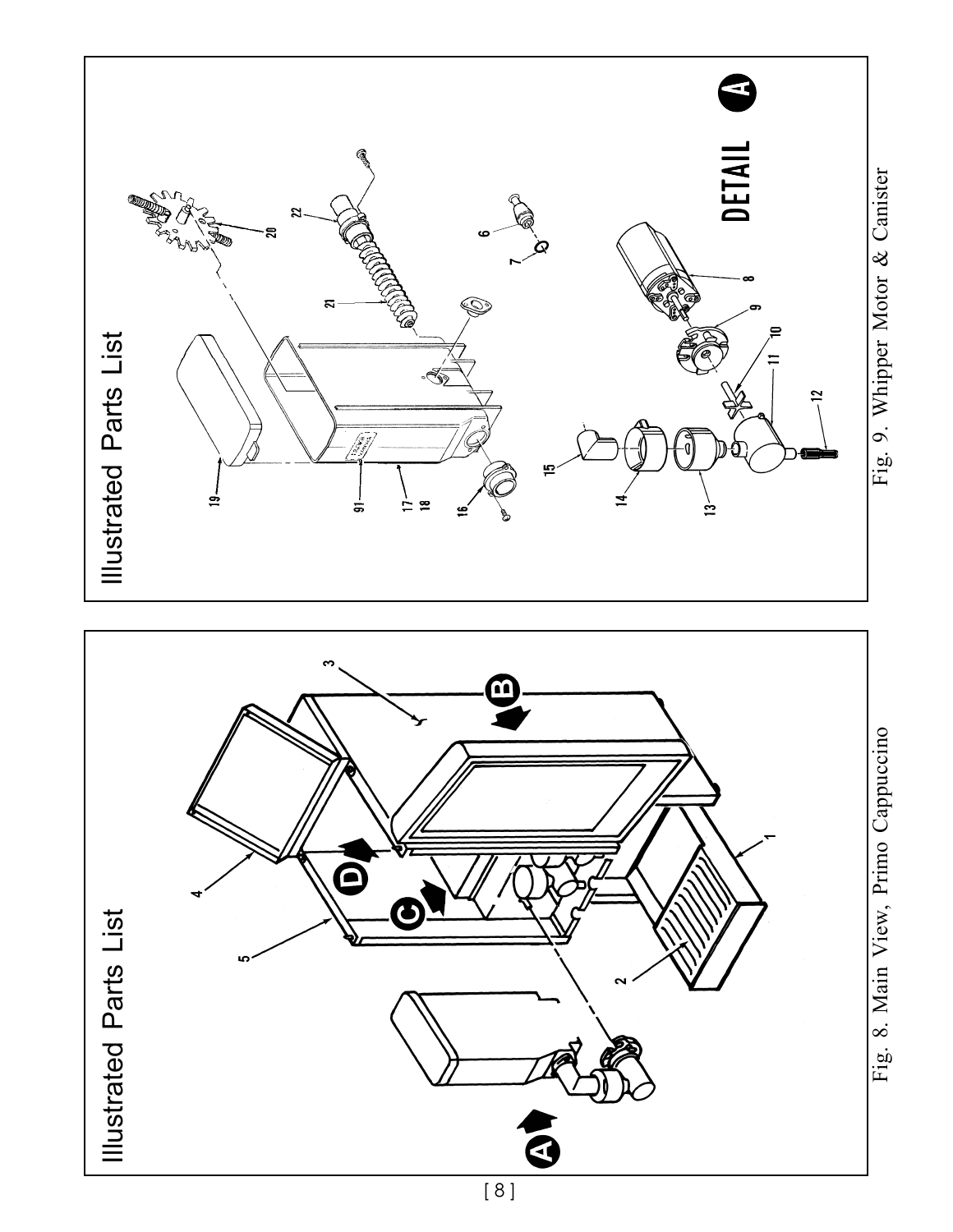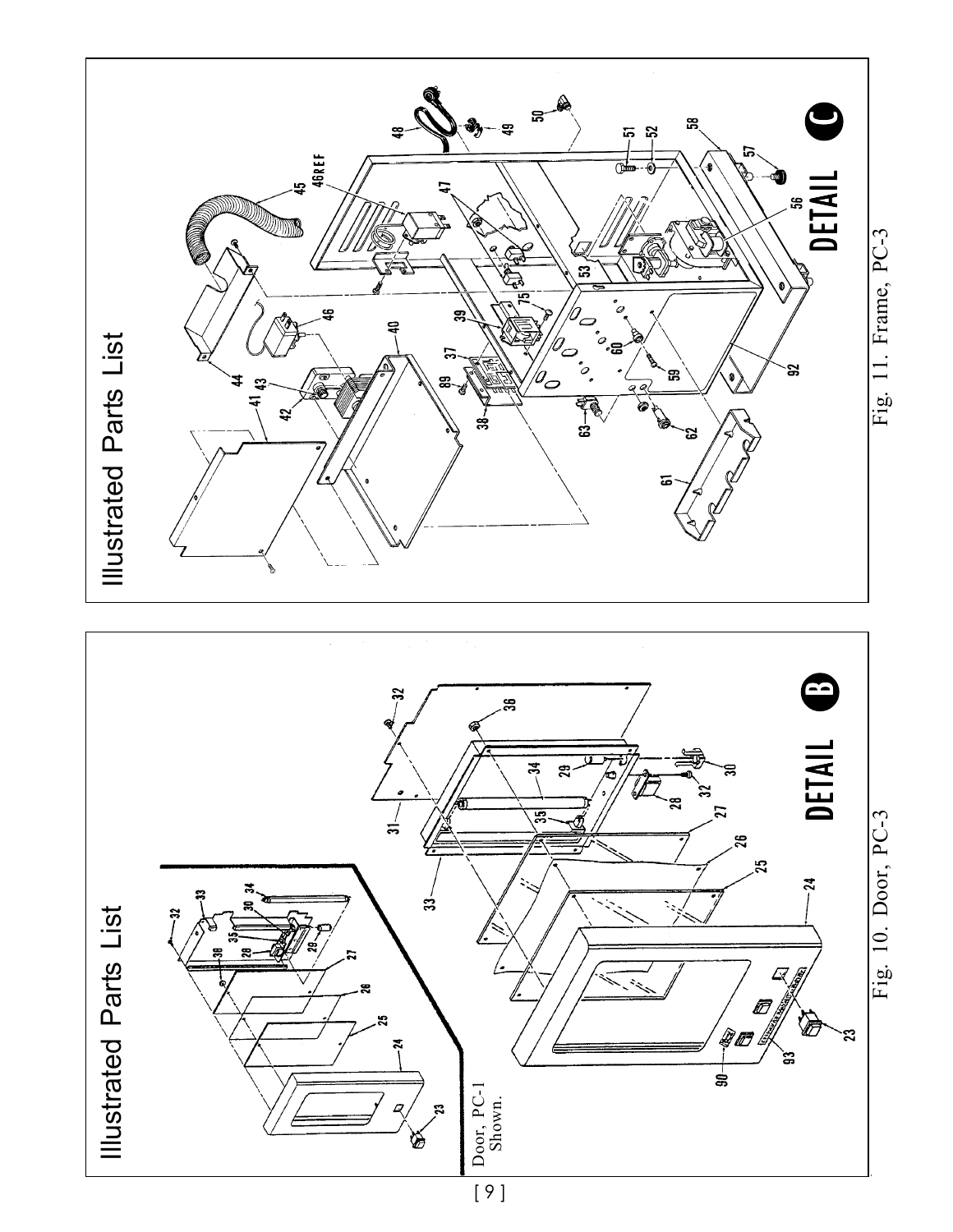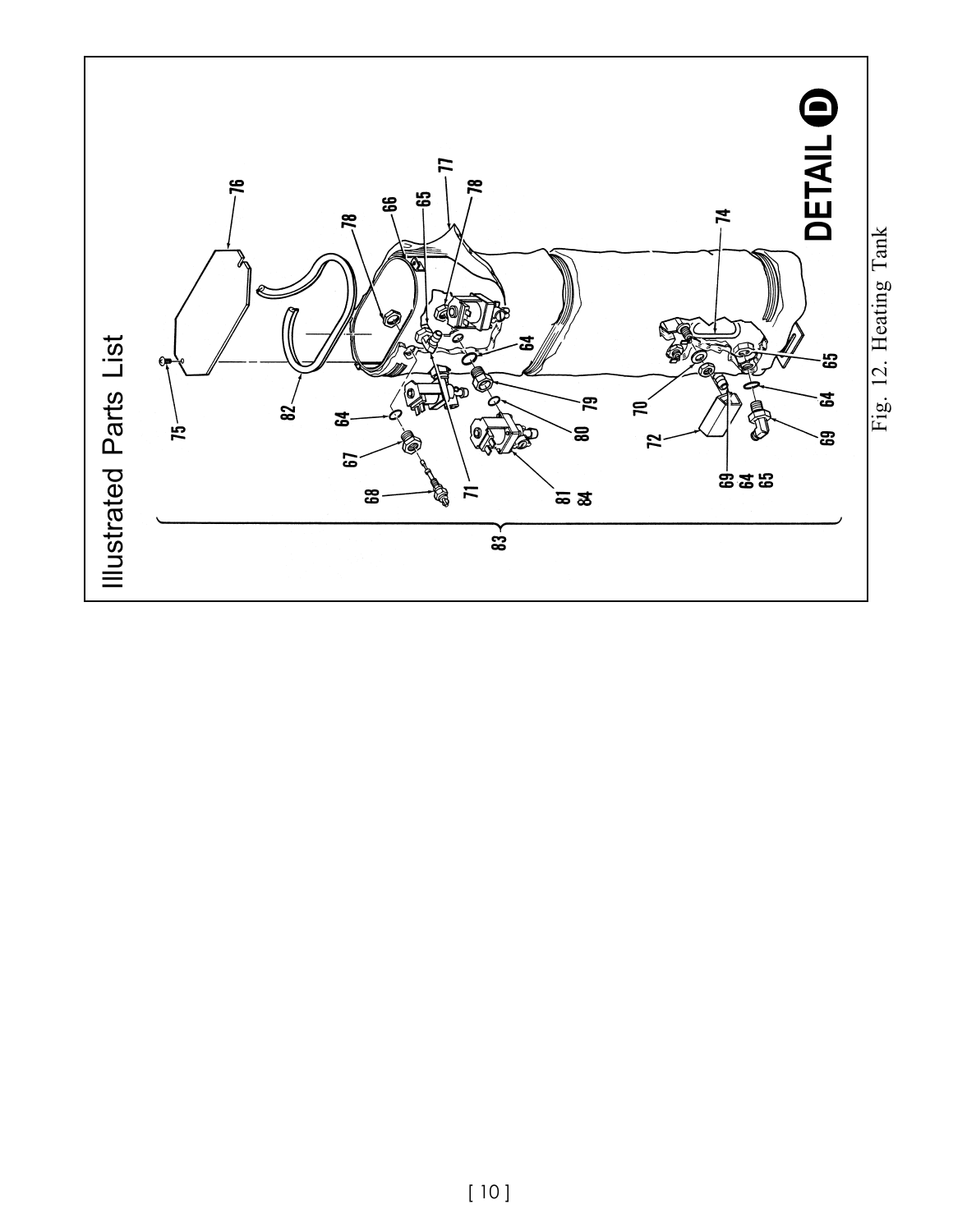### Parts List, PC-1, PC-2 & PC-3, PC-4 & HC-1

| Index<br>$N^{\circ}$ | Part Nº      | Description                                         | Index<br>N <sup>o</sup> | Part Nº    | <b>Description</b>                         |
|----------------------|--------------|-----------------------------------------------------|-------------------------|------------|--------------------------------------------|
| 1A                   | WC-6673      | Drawer, Drip, $PC-3$                                | 28                      | $CA-1015$  |                                            |
| 1B                   | WC-6755      | Drawer, Drip, PC-1, PC-2, HC-1                      | 29                      | CA-1020    | Starter, Fluorecent Lamp                   |
| 1C                   | WC-6853      | Drawer, Drip, $PC-4$                                | 30                      | CA-1017    | Socket, Starter Base                       |
| 2A                   | WC-6633      | Screen, Drip Drawer, PC-3                           | 31                      | WC-5930    | Panel, Weld Assy. Door                     |
| 2B                   | WC-6758      | Screen, Drip Drawer, PC-1, PC-2, HC-1               | 32                      | WC-4426    | Screw, 8-32 X 3/8 Phillips                 |
| 2C                   | WC-6848      | Screen, Drip Drawer, PC-4                           | 33A                     | WC-6635    | Box, Light, <b>PC-3, PC-4</b>              |
| 3A                   | WC-6644      | Panel, Right Side, PC-3, PC-4 $\ldots \ldots$       | 33B                     | WC-6751    | Panel, Back, PC-1, PC-2, HC-1              |
| 3B                   | WC-6768-BLK  | Panel, Right Side, PC-1, PC-2, HC-1                 | 34                      | CA-1018    |                                            |
| 4A                   | WC-6645      | Cover, Top, $PC-3$                                  | 35                      | $CA-1016$  | Holder, Fluorecent Lamp                    |
| 4B                   | WC-6747-BLK  | Cover, Top Front, PC-1, PC-2, HC-1 $\ldots$ .       | 36                      | WC-4201    |                                            |
| 4C                   | WC-6746-BLK  | Cover, Top Back, <b>PC-1, PC-2, HC-1</b> $\ldots$ . | 37                      | WC- 608    | Liquid Level Control                       |
| 4D                   | WC-6842      | Cover, Top Front, $PC-4$                            | 38                      | WC-4380    |                                            |
| 4E                   | WC-6843      | Cover, Top Back, $PC-4$                             | 39                      | WC- 435    |                                            |
| 5A                   | WC-6643      | Panel, Left Side, PC-3, PC-4                        | 40A                     | WC-6615    | Shelf, Canister, PC-3                      |
| 5B                   | WC-6744-BLK  | Panel, Left Side, PC-1, PC-2, HC-1                  | 40B                     | WC-6763    | Shelf, Canister, PC-2                      |
| 6                    | CA-1011-03   | Bulkhead Water Fitting PC, CK, HC.                  | 40C                     | WC-6754    | Shelf, Canister, PC-1                      |
| 7                    | WC-43033     |                                                     | 40D                     | WC-6839    | Shelf, Canister, PC-4                      |
| 8                    | WC-3739      |                                                     | 41A                     | WC-6670    | Cover, Dump Valve, PC-3                    |
| 9                    | CA-1010-05   | Plate, Whipper Chamber Assy W/Resin Seal            | 41B                     | WC-6756    | Cover, Dump Valve, PC-1, PC-2, HC-1        |
| 10                   | CA-1008-03   |                                                     | 41C                     | WC-6839    | Cover, Dump Valve, $PC-4$                  |
| 11                   | CA-1006-03   |                                                     | 42                      | CA-1013    |                                            |
| 12                   | CA-1037      |                                                     | 43                      | CA-1036    |                                            |
| 13                   | CA-1009-03   |                                                     | 44A                     | WC-6636    | Plenum, Exhaust, PC-3                      |
| 14                   | CA-1005-03   |                                                     | 44B                     | WC-6879    | Plenum, Exhaust, PC-4                      |
| 15                   | CA-1026-03   | Elbow, Ingredient Chute                             | 45                      | CA-1030    |                                            |
| 16                   | CA-1065      |                                                     | 46                      | WC-518     |                                            |
| 17A                  | CA-1000      | Canister Assembly, 4 Lb., PC-2, PC-3, PC4           | 47                      | WC-102     |                                            |
| 17B                  | CA-1050      | Conister Assembly, 6 Lb., PC-1, HC-1 $\dots$        | 48                      | WC-1200    | Power Cord, 120V                           |
| 18                   | $CA-1001$    | Canister Only, PC-2, PC-3, PC4                      | 49                      | WC-1408    |                                            |
| 19                   | CA-1002      | Lid, Canister, PC-2 & PC-3, PC4                     | 50                      | WC-2401    | Elbow, 3/8 x 1/4 Flare                     |
| 20                   | $CA-1041$    | Wheel, Agitation, PC-2, PC-3, PC4 $\dots$ .         | 51                      | WC-4425    | Bolt, $3/8 - 16 \times 5/8$                |
| 21                   | CA-1042      |                                                     | 52                      | WC-43019   |                                            |
| 22                   | WC-37054     | Kit, Socket Gear                                    | 53                      | WC-826     | Valve, S53 Water Inlet                     |
| 23                   | WC-152       | Switch, Push Button                                 | 56                      | WC-37123   |                                            |
| 24A                  | WC-6639      | Door, Front Only, $PC-3$                            | 57                      | WC-3503    |                                            |
| 24B                  | WC-6767      | Door, Front Only, $PC-2$                            | 58                      | WC-6637    |                                            |
| 24C                  | WC-6766      | Door, Front Only, PC-1 & HC-1 $\dots \dots$         | 59                      | WC-4440    | Screw, $8-32 \times \frac{3}{4}$ L Phillip |
| 24D                  | WC-6840      | Door, Front Only, PC4                               | 60                      | CA-1024-03 | Pillar, Mounting Plate                     |
| 25A                  | CA-1022      | Window, Outer, Clear, PC-3, PC4 $\dots$ .           | 61A                     | WC-6616    |                                            |
| 25B                  | CA-1060      | Window, Outer, Clear, PC-1, PC-2, HC-1.             | 61B                     | WC-6677    |                                            |
| 26A                  | CA-1023-01   | Film, Std Curtis Logo PC-3, PC4                     | 62                      | WC-202     |                                            |
| 26B                  | CA-1061-01   | Film Graphic, Curtis Logo, PC-1 & PC-2              | 63                      | WC-101     | Switch, Wash Cycle                         |
| 26C                  | $CA-1071-01$ | Film Graphic, Curtis Logo, HC-1                     | 64                      | WC-4320    | 0' Ring, <b>PC-3, PC-4</b>                 |
| 27A                  | $CA-1021$    | Window, Inner, Clear, PC-3, PC4 $\dots$ .           | 65                      | WC-4211    | Nut, Jam, PC-3, PC-4                       |
| 27B                  | CA-1059      | Window, Inner, Clear, PC-1, PC-2, HC-1              |                         |            |                                            |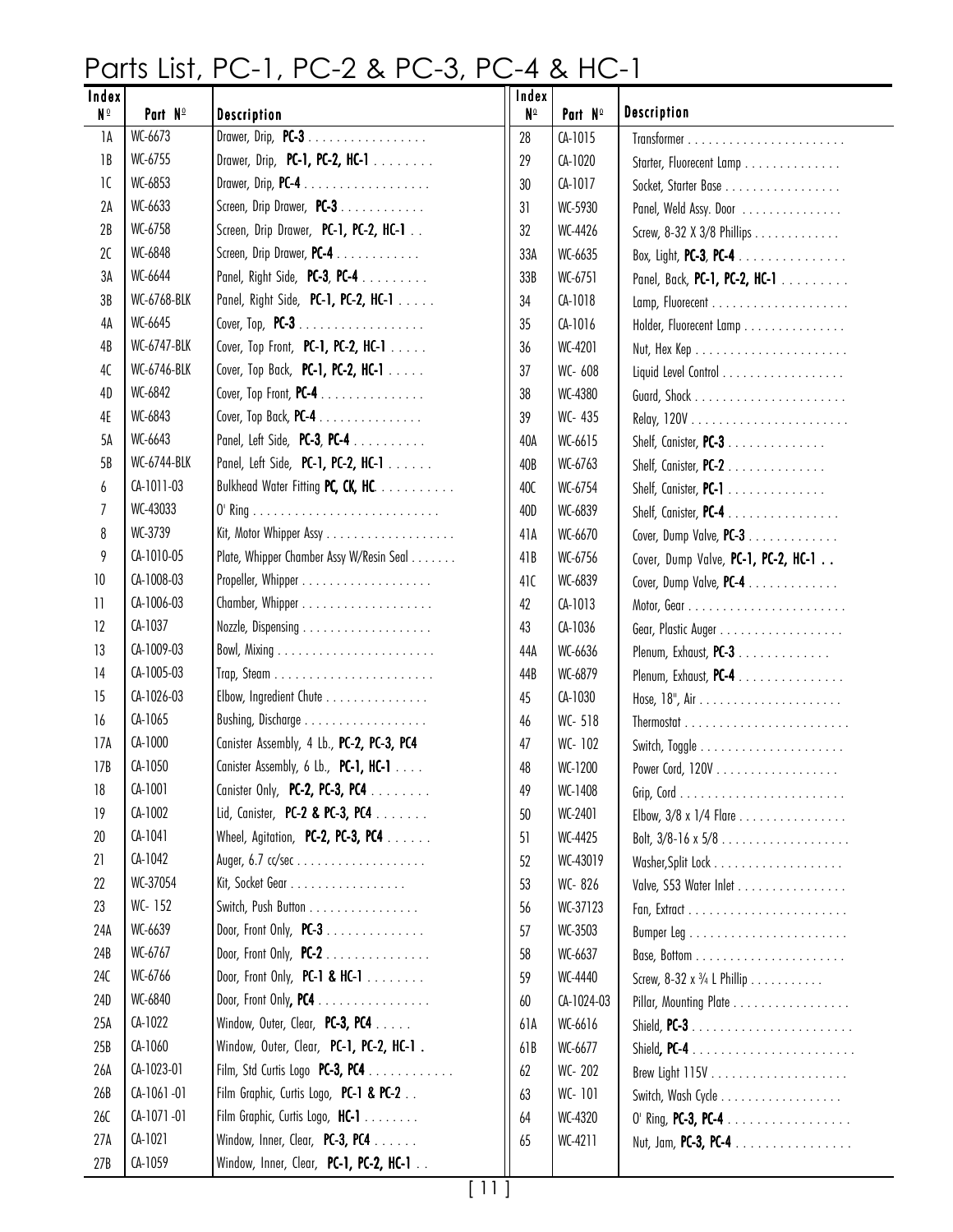### Parts List, PC-1, PC-2 & PC-3, PC-4 & HC-1

| Index<br><b>N</b> <sub>0</sub> | Part Nº  | <b>Description</b>                                           | Index I<br>N <sup>o</sup> | Part $N^{\circ}$ | <b>Description</b>                                   |
|--------------------------------|----------|--------------------------------------------------------------|---------------------------|------------------|------------------------------------------------------|
| 66A                            | CA-1034  |                                                              | 80                        | CA-1039          |                                                      |
|                                |          | Heating Tank W/Fittings Only, PC-3                           |                           |                  | O' Ring, Cappuccino Dump Valve                       |
| 66B                            | CA-1057  | Heating Tank W/Fittings Only, PC-2                           | 81                        | WC-880E          | Valve, Adjustable Dump                               |
| 660                            | CA-1055  | Heating Tank W/Fittings Only, PC-1 & HC-1                    | 82                        | WC-43062         |                                                      |
| 66D                            | WC-54074 | Heating Tank W/Fittings Only, PC-4                           | 83A                       | CA-1035          | Heating Tank Complete, PC-3                          |
| 67                             | WC-2938  |                                                              | 83B                       | CA-1058          | Heating Tank Complete, PC-2                          |
| 68                             | WC-5502  |                                                              | 83C                       | CA-1056          | Heating Tank Complete, PC-1 & HC-1                   |
| 69                             | WC-29009 |                                                              | 83D                       | WC-54073         | Heating Tank Complete, PC-4                          |
| 70                             | WC-4306  | Washer, 9/16 I.D. Teflon                                     | 84                        | WC-3734          | Kit, Rpl Deltrol Dump Valve PC                       |
| 71                             | WC-29010 |                                                              | 89                        | WC-4501          | Screw, 8-32 x 1/4, Slotted                           |
| 72                             | WC-4394  | Guard, Shock for Heating Elements                            | 90                        | WC-39105         | Label, Flavor, Static Cling                          |
| 74                             | WC-904   | Heating Element, 1600W, 120V                                 | 91                        | WC-39107         | Label, Flavor, Adhesive Backed                       |
| 75                             | WC-4506  | Screw, 8-32 x 5/8, Slotted                                   | 92AI                      | WC-39106         |                                                      |
| 76                             | WC-6654  |                                                              | 92BI                      | WC-39120         |                                                      |
| 77                             | WC-3688  | Insulation, Wrap PC-3 & PC-4 $\dots \dots \dots \dots \dots$ | 92C                       | WC-39116         | Label, Splash Panel, PC-1 & HC-1 $\dots \dots \dots$ |
| 78                             | WC-4212  |                                                              | 92DI                      | WC-39205         | Label, Splash Panel, PC-4                            |
| 79                             | WC-29006 |                                                              | 93                        | CA-1027          | Label, Prevent Overflow                              |
|                                |          |                                                              |                           |                  |                                                      |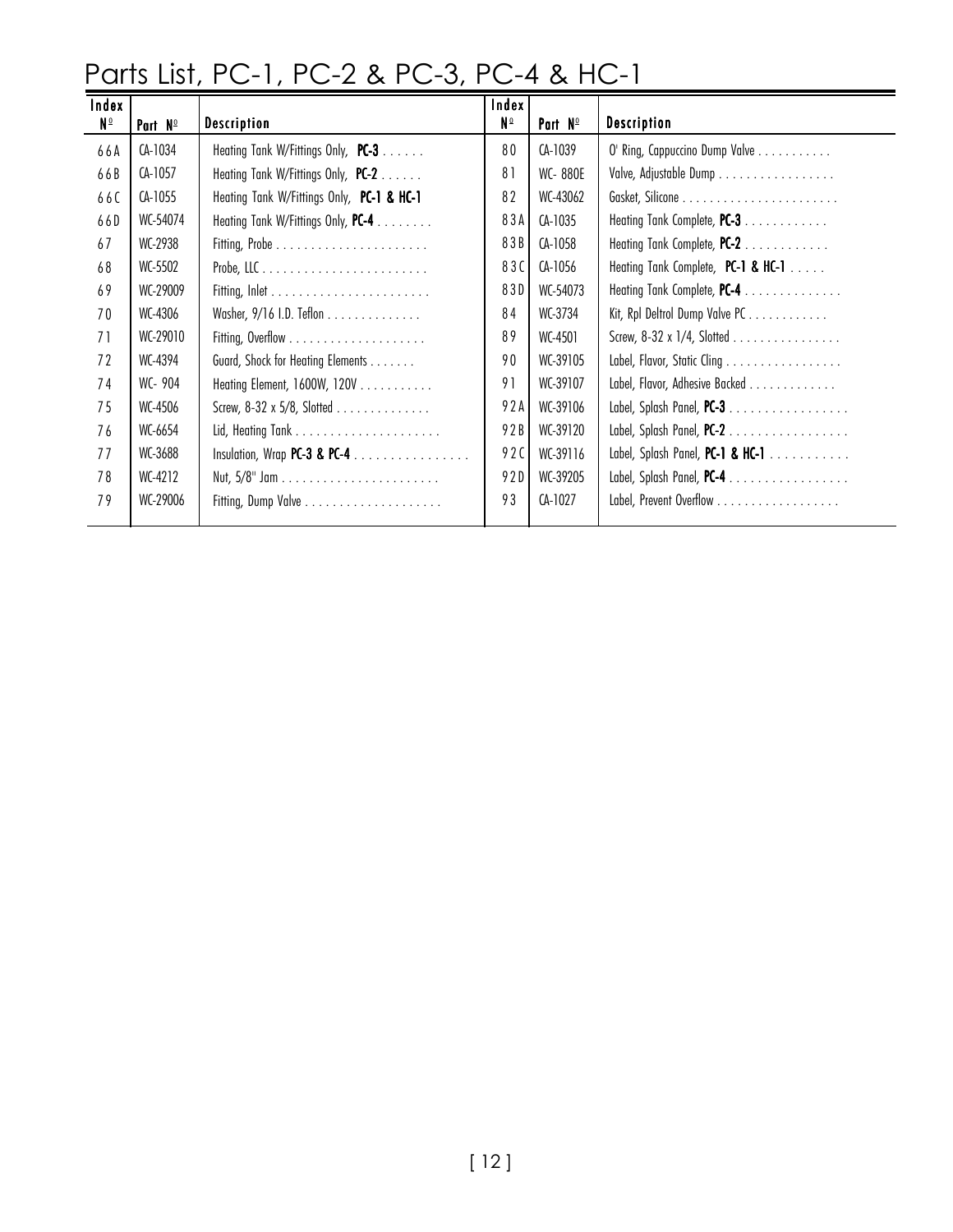